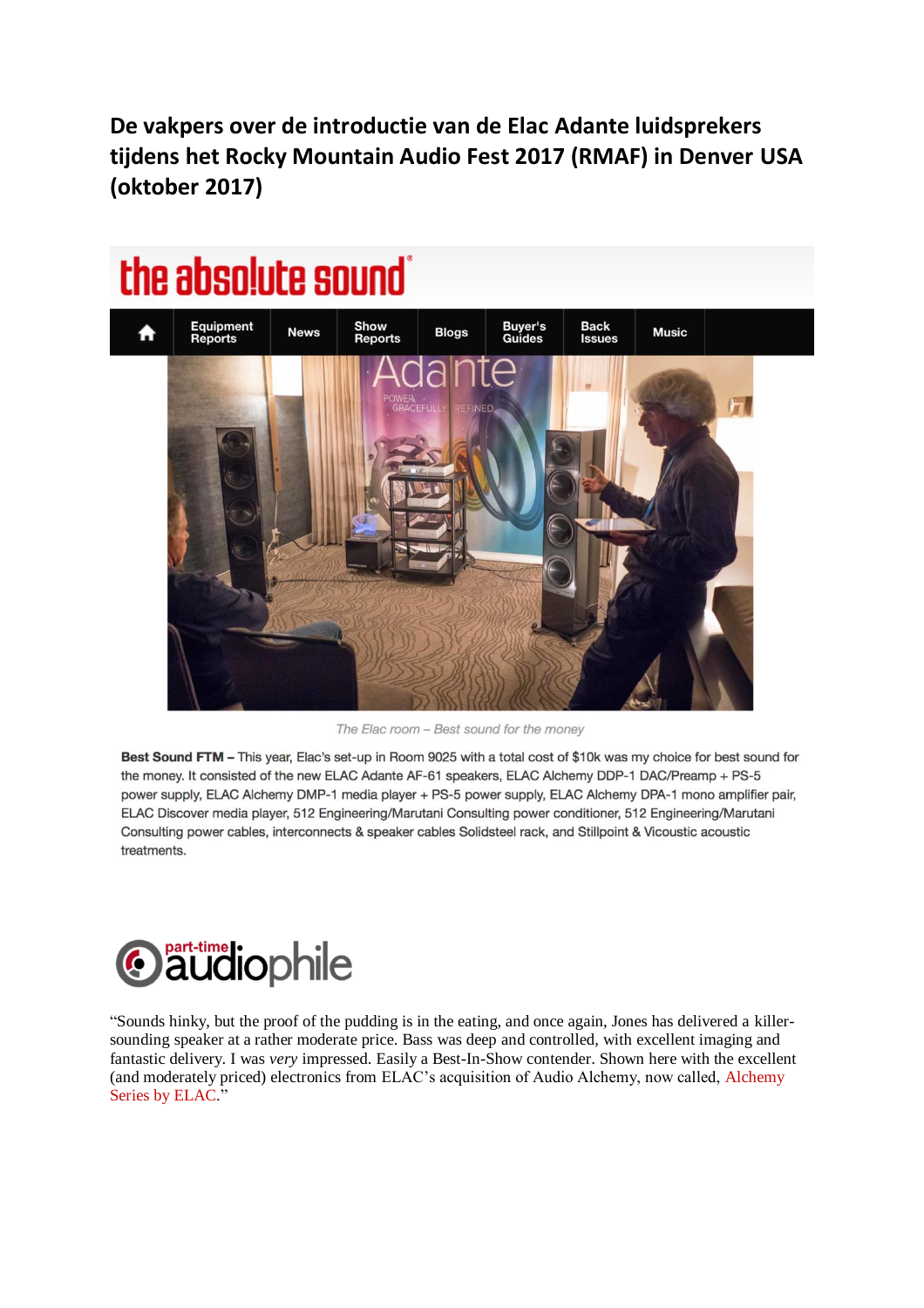# hometheaterhifi.com

#### Here are a couple of hands-on guys!

We had a chance to do extended listening to the Elac Adante towers that are now shipping! They have interesting bass loading with three 6.5″ woofers in ported cabinet that feed into a front cabinet that contains three 8″ passive radiators. A sort of hybrid bass loading. The family includes the towers, a stand mount model, a center speaker and a matching subwoofer.



The towers are being offered at the unheard of price of \$5,000/pr.

Their marketing byline is "Power, gracefully refined". After some listening, I am inclined to agree with that.

All in all, a brilliant design concept excellently executed and a at a ridiculous price point. The bass loading really works but these are not a one trick pony. The coax upper unit has the refinement to more than hold up its end of the bargain. The speakers look very nice as well with apparent excellent build quality. I was also impressed by what was nearly holographic imaging from a large box!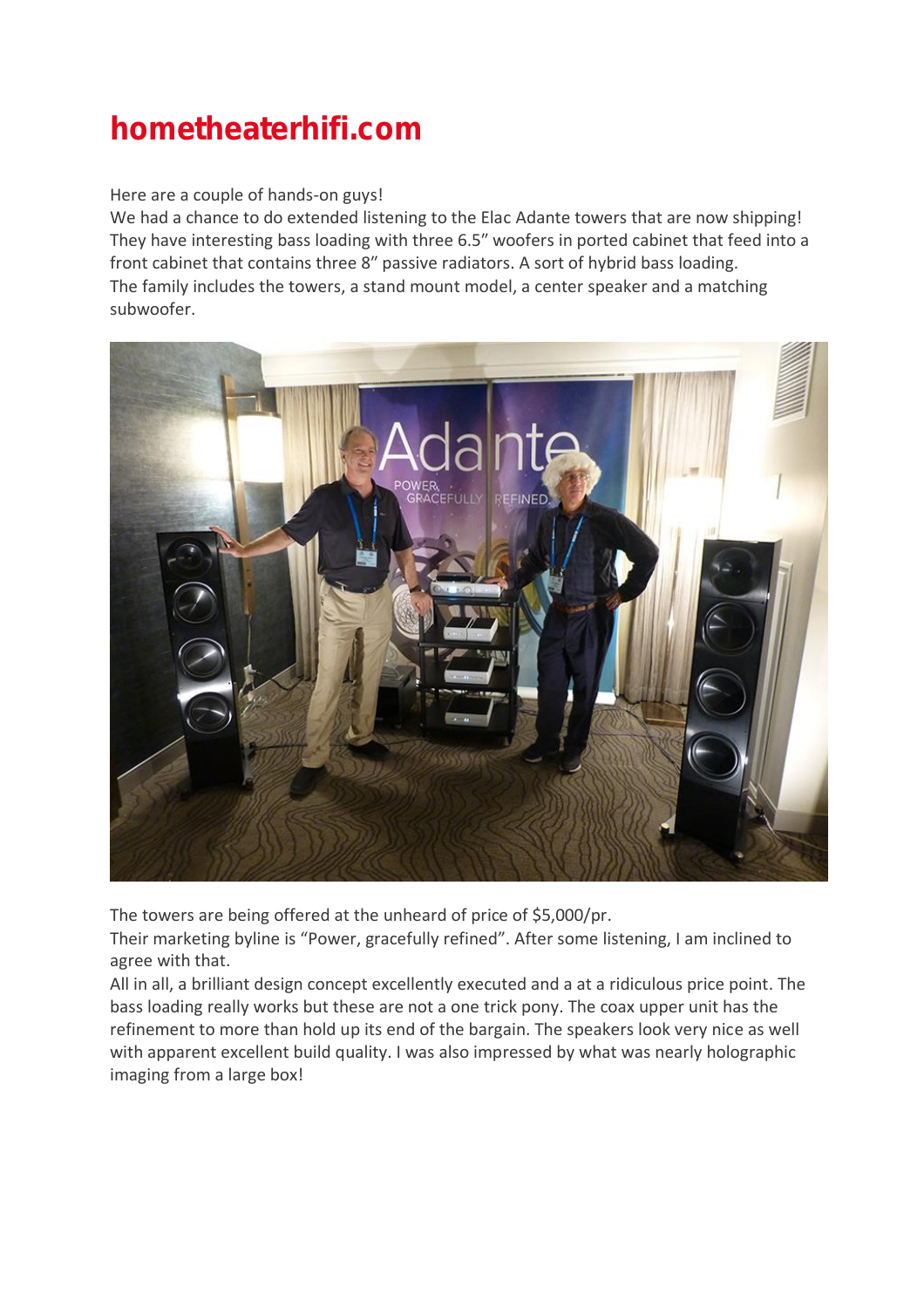# SECRETS "CAVE"

Community of Home Theater Audio & Video Enthusiasts

" All in all, a brilliant design concept excellently executed and a at a ridiculous price point. The bass loading really works but these are not a one trick pony. The coax upper unit has the refinement to more than hold up its end of the bargain. The speakers look very nice as well with apparent excellent build quality. I was also impressed by what was nearly holographic imaging from a large box!"





"The Elac Adante speakers designed by Andrew Jones were driven and sourced by Audio Alchemy electronics. The sound was simply jaw-dropping"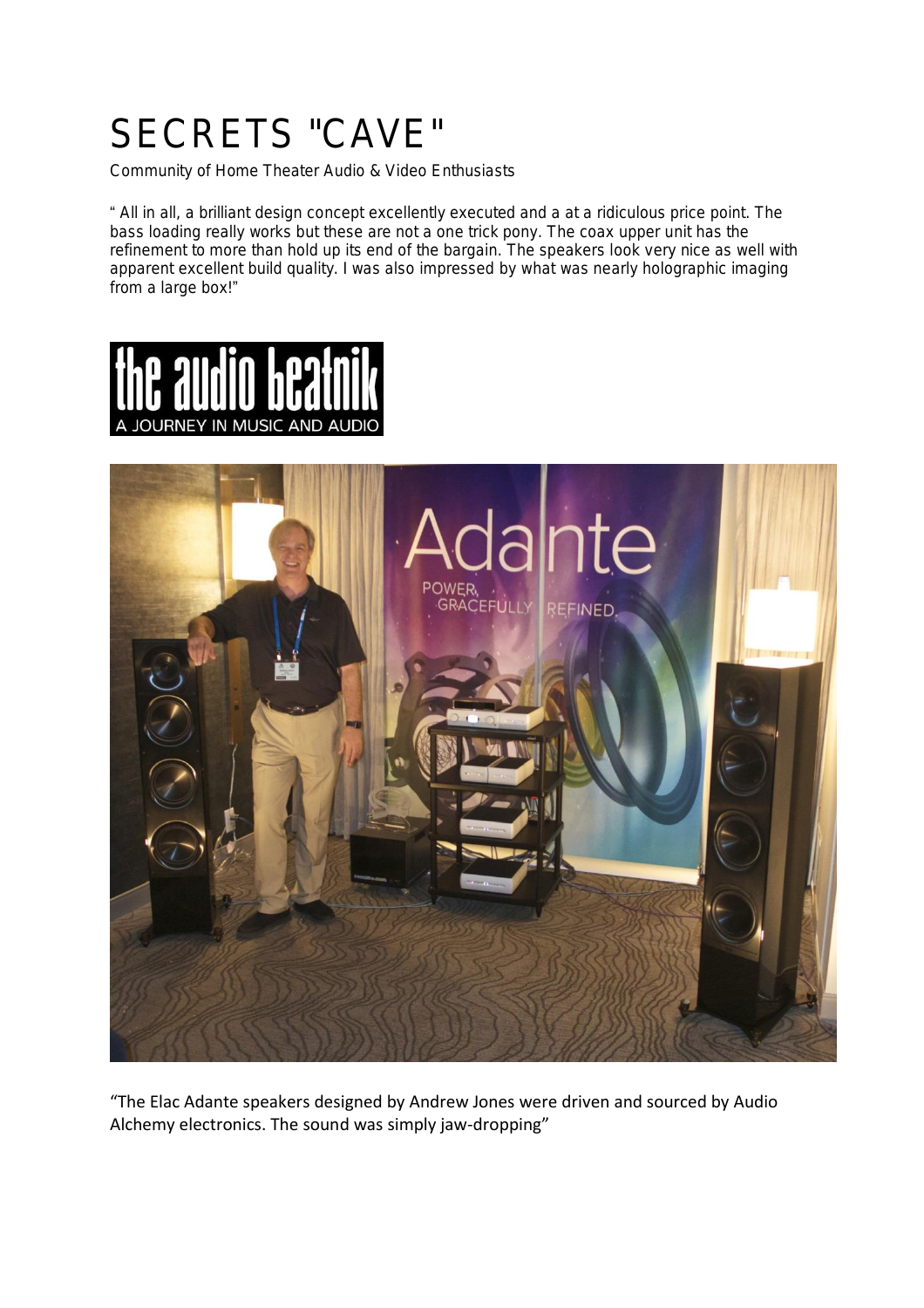#### **Best System Under \$25,000 – ELAC**

The ELAC system consisted of the Adante AF61 is \$4,998.99 per pair. What you can see in the picture above are three 8-inch passive radiators sitting in a machined aluminum fascia. The "active" woofers are mounted behind the radiators. The bass was deep and controlled and the midrange was very transparent with excellent imaging and wonderful musical flow. They were powered by the excellent electronics from what is now called the Alchemy Series by ELAC. The price of the monoblocks and digital gear comes to a little over \$5,000, but this was an incredible system at any price. Becky and I listened to this one together, and we both agreed that it was one of the best sounds we had heard at the show.



Michael Lavorgna | Oct 10, 2017





[ELAC'](https://www.elac.com/)s new electronics design by Peter Madnick of Audio Alchemy and Constellation fame will make their official debut at CES 2018. For RMAF, the prototypes were dressed up in their old Audio Alchemy clothes. I'm very much looking forward to getting my ears and eyes on these in-barn because Peter designs great-sounding gear and ELAC prices things aggressively.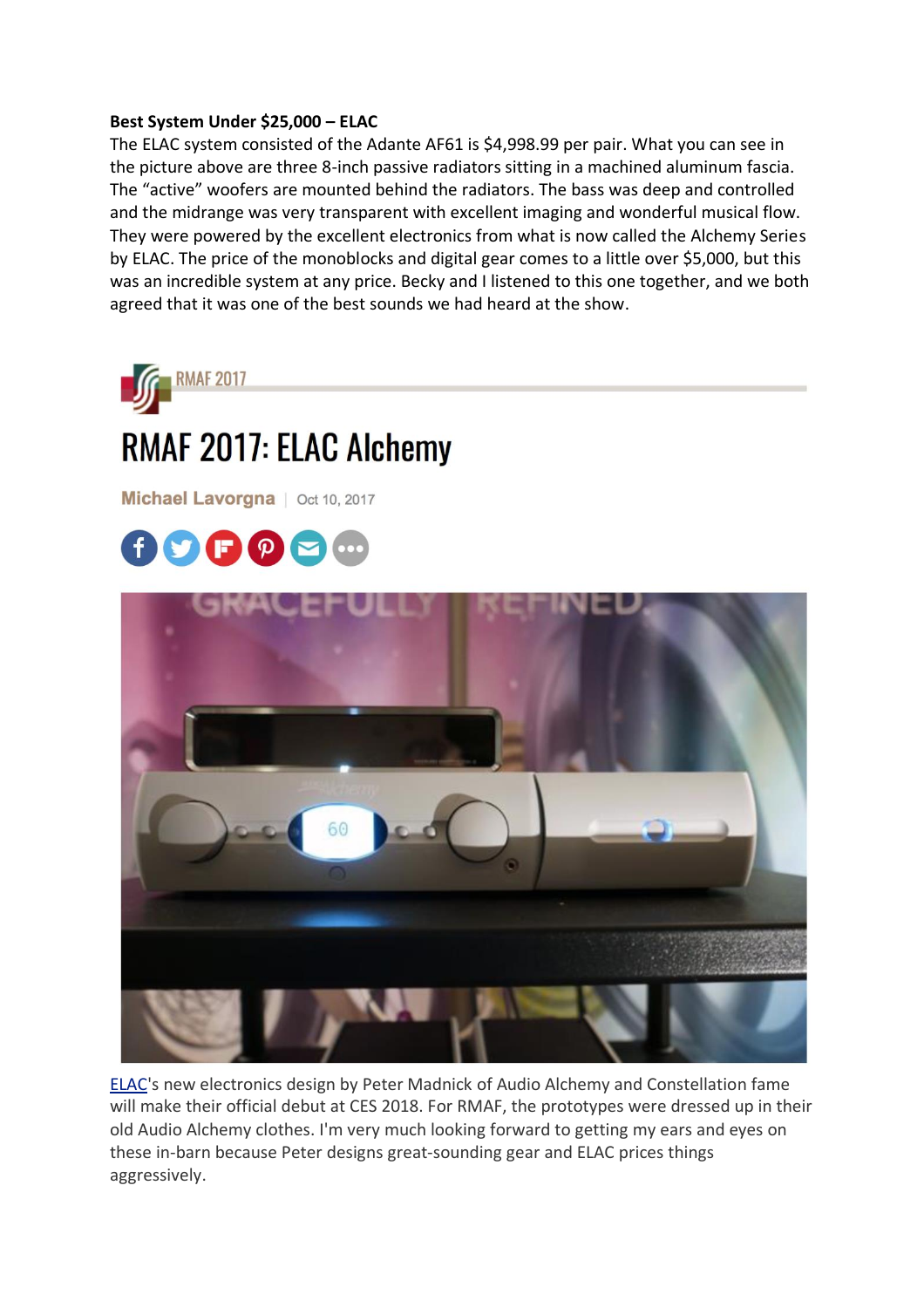## DE EERSTE OFFICIËLE REVIEWS:

"*Podiumgeluiden vallen direct op, stem is geweldig, het publiek doodstil, dynamiek overweldigend. Zo hoort een live concert te worden weergegeven. Sfeer is 100% aanwezig, het lijkt of ik naar een mooie hoornluidspreker luister"....."Live is Live"*

Testconclusie: "Wie zijn muziek kan laten spelen op de Adante AF-61 gaat genieten, nee, gaat beleven!"

— RENE VAN ES / AUDIO-CREATIVE.nl [LEES REVIEW](https://audio-creative.nl/headline/elac-adante-af-61/)

#### *"De live-ervaring is beangstigend dichtbij."*

| Testconclusie:<br>BEOORDELINGSCRITERIA UITGESPLITST |   |
|-----------------------------------------------------|---|
|                                                     |   |
| <b>FUNCTIONALITEIT</b>                              |   |
| PRIJS/KWALITEIT                                     | o |
| <b>BOUWKWALITEIT</b>                                | 9 |
| DESIGN                                              | 8 |

— EDUARD HENDRIX / AUDIOVIDEO2DAY.com [LEES REVIEW](https://www.audiovideo2day.com/elac-adante-af-61-review/?utm_source=Iear+audio+show&utm_campaign=27d74119e0-EMAIL_CAMPAIGN_2017_12_01&utm_medium=email&utm_term=0_1683f381fb-27d74119e0-244799137)

## Elac Adante introductie-shows:

### **Nederland:**

13 januari 2018: Da Capo High End, Daver 12, Kerk-Avezaath

### **BELGIË:**

16-17 december: Alpha High End, Sint Antoniusstraat 15, Turnhout

**Leverbaarheid:** De verwachting is dat miden december de eerste modellen aan dealers worden uitgeleverd.

**Voorlopige dealerlijst Elac Adante:**

#### **Nederland:**